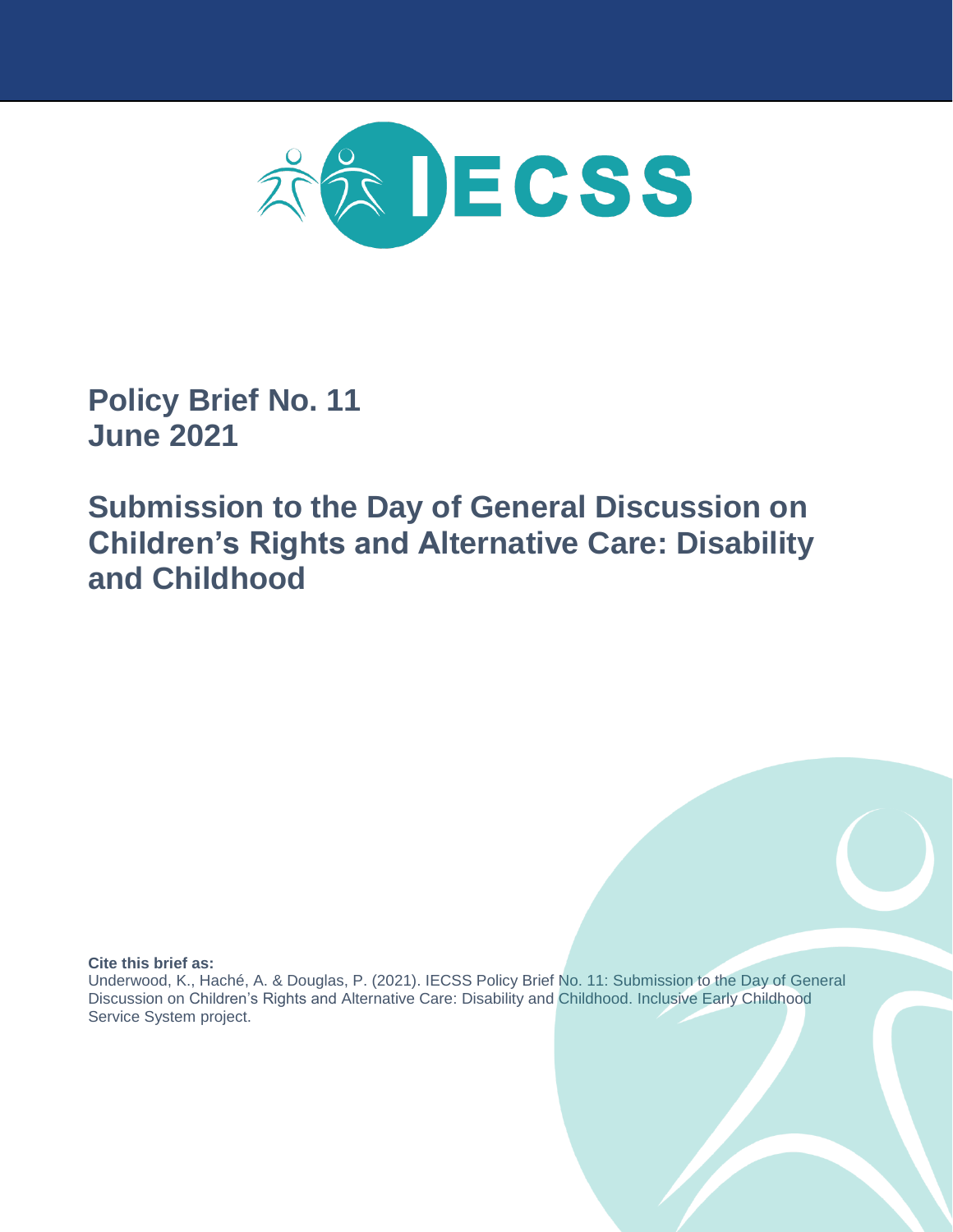

**The Inclusive Early Childhood Service System Project (IECSS)**

This policy brief was prepared by:

Kathryn Underwood, Professor, Ryerson University and Project Director for the Inclusive Early Childhood Service System project (IECSS).

Arlene Haché, Executive Director, Keepers of the Circle and Co-Investigator for the Inclusive Early Childhood Service System project (IECSS).

Patty Douglas, Associate Professor, Brandon University and Co-Investigator, for the Inclusive Early Childhood Service System project (IECSS).

The IECSS project is a multi-year partnership that seeks to understand how institutions are constituted in our society in order to organize children and their families. The project focuses on disabled childhoods in the context of family, community and society.

IECSS is funded by SSRHC/CRSH and Ryerson University. To learn more about IECSS, our partners, a full list of our team, and to see other publications from IECSS please visit our website:

#### www.**InclusiveEarlyChildhood**.ca

Funded by SSHRC/CRSH | Partnership Grant #895-2018-1022 ■ Social Sciences and Humanities Conseil de recherches en Canada Research Council of Canada sciences humaines du Canada

# **Introduction**

This brief is a submission to the Committee on the Rights of the Child, for their Day of General Discussion on Children's Rights and Alternative Care. The brief draws on learnings from the Inclusive Early Childhood Service System project (IECSS), a longitudinal study of family experiences accessing early childhood disability and other services. We have been interviewing families annually in five communities in Ontario, Canada since 2014, and we expanded to the Northwest Territories, Manitoba and British Columbia in 2018.

The IECSS project is interested in understanding how disability is constructed in institutional settings (Underwood et al., 2020). We currently have 137 participants with 35 of those who have interacted with the child welfare system and foster care, adoption processes, family courts or other custodial procedures. Our submission is based on these 35 cases. Many of these families are Indigenous, and many of them are living with low income.

# **Disability and alternative care**

In our research, we have interviewed families who are birth parents who no longer have custody of their children or who temporarily lost custody, foster parents, and kinship caregivers who include grandparents, aunts, cousins and siblings. In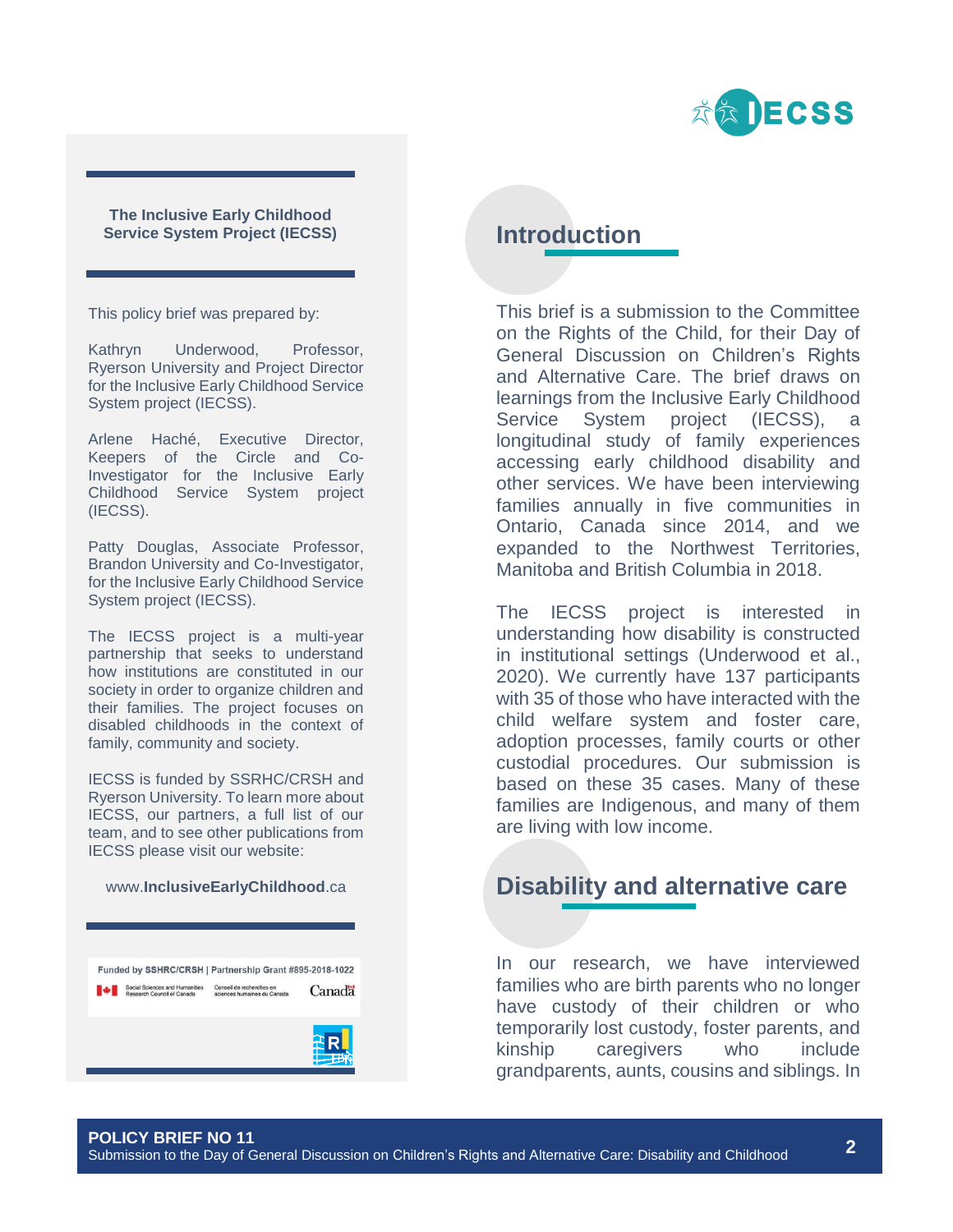

our research, we found that disabled<sup>1</sup> children were in alternative care under a variety of circumstances. In some cases, children were in traditional foster care placement; in other cases, children had been in foster care and then adopted. In a number of cases, however, the custodial status was unclear, and this seemed to more often be the case with kinship care, where a birth parent had asked a family member or friend to care for their child, but no legal process had taken place. The custodial status of the relationship had an impact on which funding a family is eligible for, what access they had to specialized services and, and the degree of control the caregiver had in decisionmaking.

The prevalence of disabled children in alternative care settings in Canada is not definitively known, however, several studies point to the prevalence of disabled children in foster care. Data from the US suggest that disabled children and children with chronic health conditions are more likely in general to experience maltreatment including neglect, physical and sexual abuse (Legano, 2021). One US-based study estimates between 14 and 64% of children in foster care are disabled (Roseneau, 2005). Slayter (2016) found that children with intellectual disabilities were more likely to be in foster care and less likely to have stable care or experience reunification with their birth families. In Canada, Trocmé et al. (2010) determined that approximately 10% of maltreatment investigations involve children who are suspected or identified as being disabled.

For children with chronic health conditions or who are accessing a lot of developmental or

 $\overline{a}$ 

mental health services, it is important that caregivers have the right to make decisions. In some cases, we heard that accessing funding and control over decision-making was much easier with adoption, but we also heard that retaining the fostering relationship versus adoption led to more and continued funding depending on the province or territory in which they lived.

It is also important to know that children may have multiple cultural, racial, linguistic and disability or deaf identities, and they should have access to these identities and communities.

#### *Recommendation #1:*

Given the prevalence of maltreatment and foster care placement for disabled children, it is critical that we listen to and understand the experiences and viewpoints of disabled children, through their own voices.

# **Disability and service systems**

The early years are a critical time in children's development (Burstein et al., 2021). Advocates for early childhood education and care programs (McCain, 2020), and early intervention researchers (Vargas-Baron et al., 2020) have noted the importance of early access to services, especially for disabled children and their families, as a mechanism to support children's development and participation in schools and other community spaces. Early

disability is a multifaceted experience and that children and families may not identify with this descriptor.

 $1$  We use the term disabled children here to capture an "identity first" approach. We do, however, recognize that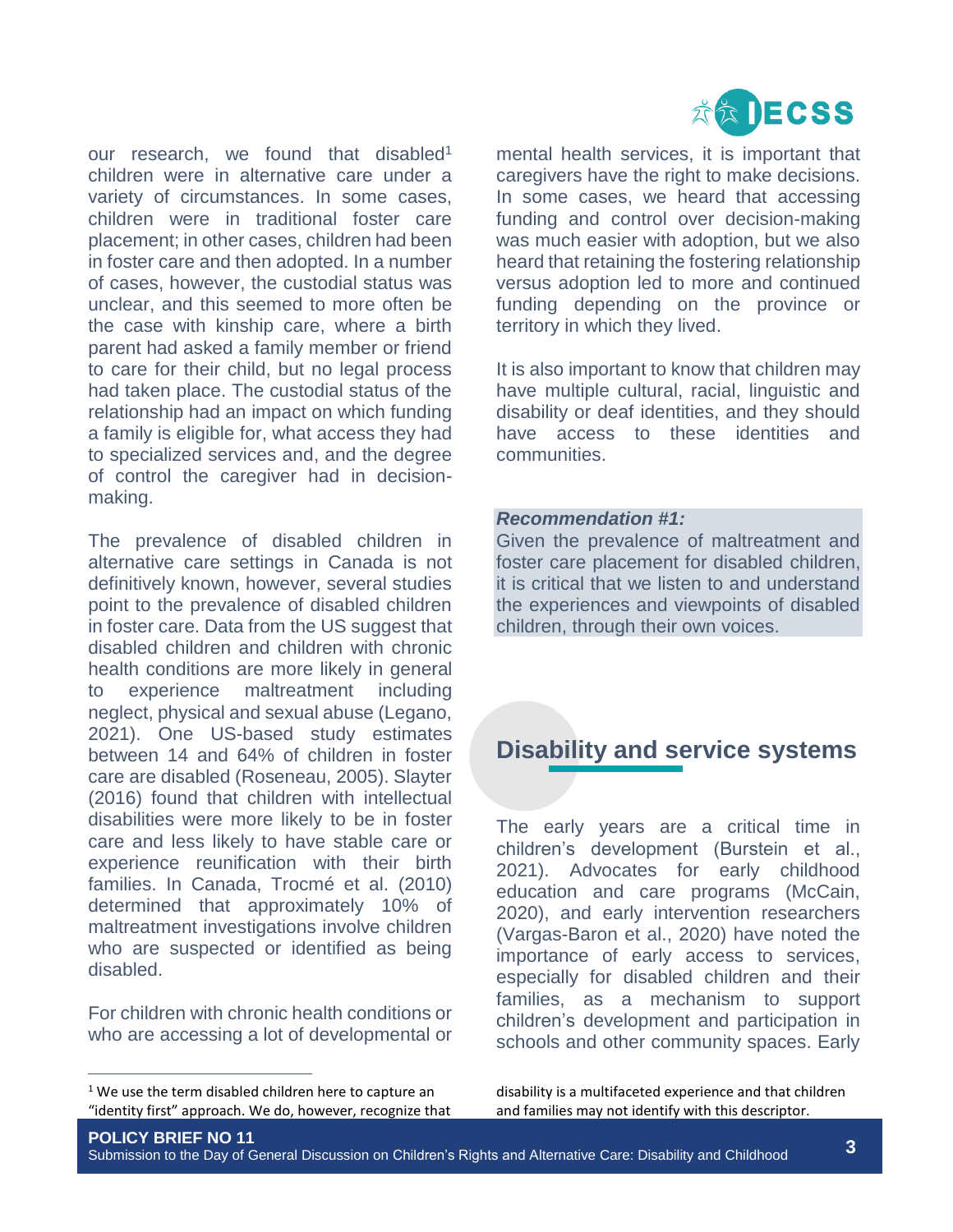

years services include childcare and early learning environments, family support and parenting programs, recreation, as well as clinical and therapeutic services. Because disabled children may be accessing a much wider range of services than other children, their viewpoints are important understanding how these services interact (Davies, Doucet, Atwal & Underwood, 2021).

While many advocates have cited the importance of inclusion in general early childhood and community programs, there are often procedural and structural barriers to the participation of disabled children. Our research team has identified that accessing these services requires a lot of work on the part of families.

That work involves engaging in relationships with professionals, complying with procedures, and seeking medical and psychological services and assessments. Families must also coordinate appointments and professionals across multiple systems including healthcare, early intervention and mainstream early years programs. Some families carry out enormous amounts of work on behalf of this system. Others do not, for many reasons including the fact that families may not have the time, money, literacy, or power to navigate the relationships needed across multiple systems as so they remain marginalized.

The work of families is often disrupted when there are changes in custody. Most processes associated with assessments and applications for services and supports are initiated by parents or guardians. When a child is in foster care, there are many regulations and processes in place to help guardians keep records. However, in kinship custodial relationships there is an

expectation that families will keep these records themselves. In our study, we have found that this is difficult for families who have low literacy levels and who have health conditions (including addiction and mental illness). There is an expectation that families of disabled children will be highly organized and compliant with the many procedures involved in accessing special care (Underwood, Church & van Rhijn, 2020). We have also seen some records lost as a result of the death of a parent or guardian. For these reasons, it is important that the services themselves do the work of keeping records and follow up to ensure continuity for the child, particularly when they may be in a fluid custodial situation.

*"Too many children with disabilities get into care, too few get out, and too often they're in the wrong place while there."*

*(Rosenau, 2005, p. 2)*

#### *Recommendation #2*

Remove unnecessary bureaucracy and ensure families have the support they need to access services.

#### *Recommendation #3:*

Ensure that early childhood education, care and intervention systems recognize that children may have fluid custodial relationships. Attach funding to the child, recognizing that changes in custody must not lead to loss of services, or disruptions in communication with caregivers or disruptions in procedural access such as removal from waitlists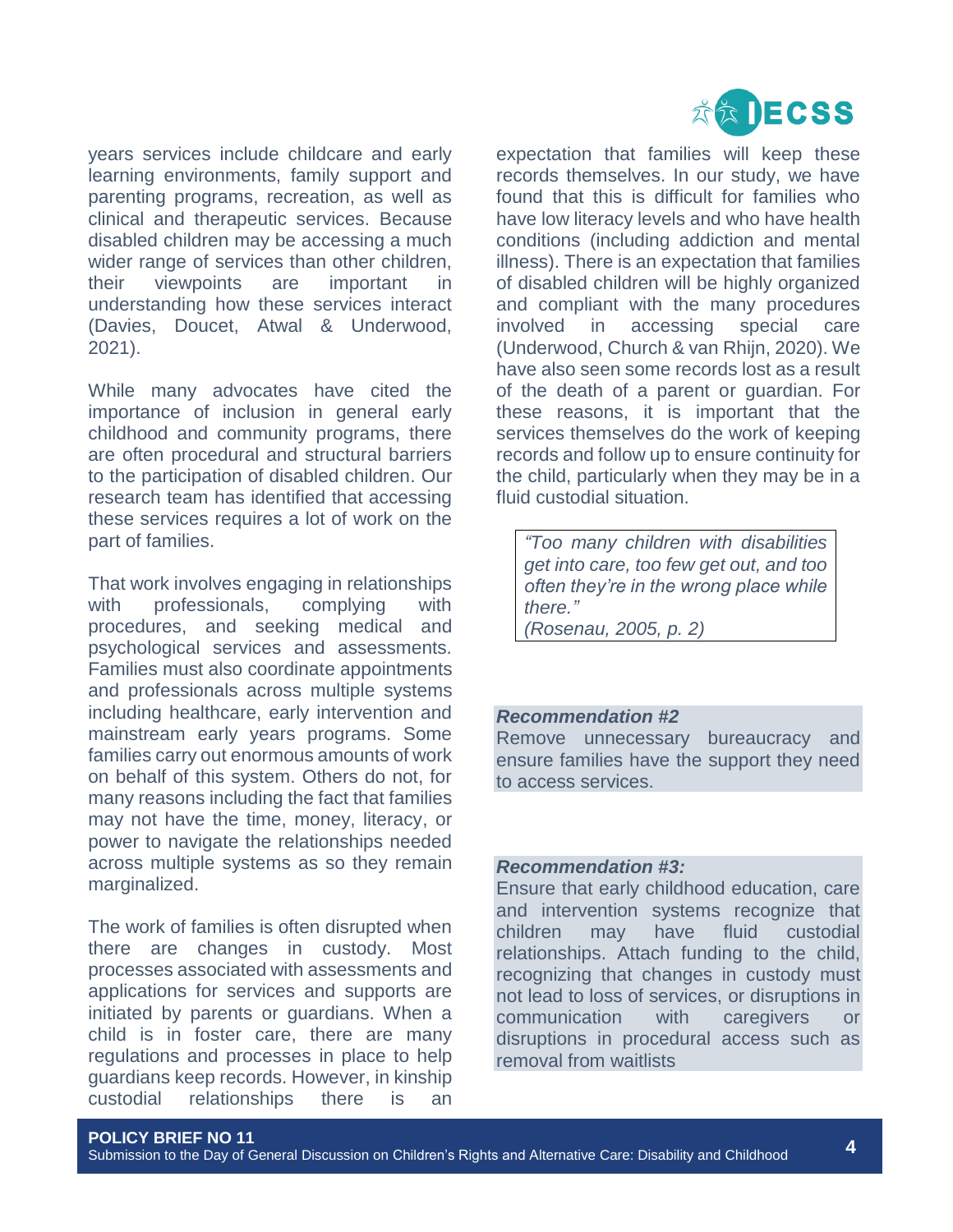

# **Disability and parental capacity**

McConnell, et al. (2017) note that there is likely bias in child protection responses to parents who have been identified with intellectual disability. In our study, two parents disclosed identifications of intellectual or learning disability, and in both cases they had been closely monitored by child welfare services. These parents also reported active engagement in accessing services for their children. In more than one case, parents or guardians in our study told us they were participating in our research because as part of our research we document and map the work they are doing to access services (see for example Underwood, Frankel, Parekh & Janus, 2019). These maps provided a counternarrative to official documentation of parental or guardian incapacity, including court records that detailed parent deficits but did not outline the shortcomings of state actors in providing care.

Because of the complexity of the system, when disabled children are placed with foster families, they are often put with foster parents who are considered to have experience with disability and healthcare system navigation. This can facilitate the child's transition into care, but it may also be evidence of the difficulty that birth parents and families face who are not experienced with these systems. This tension is indicative of a system that favours particular parents.

#### *Recommendation #4:*

Create a system where all parents and caregivers are able to participate in early childhood disability services. Ensure that disability is not a reason for parents to be perceived or feel that they do not have capacity to care for their children.

#### *Recommendation #5:*

Create a system where parents are invited into the training environment – erase the false divide between worker expertise and parent expertise and generate a framework that says parents/workers need the same expertise and access to that training

### **Racism and ableism in child welfare**

Burstein et al. (2021) propose a research informed framework for creating positive early childhood experiences. Their work expressly aims to prevent childhood disability by addressing the systemic causes of adverse childhood experiences including racism, trauma and inequality. Their proposed framework focuses on the need for positive experiences in early childhood so that all children can thrive. However, many early years and child welfare systems construct disability as an individual or adverse event. For example, child welfare along with early childhood and family support systems do not take this approach when using developmental assessments as evidence of parenting capacity and child capabilities.

The Ontario Human Rights Commission (OHRC) has clearly identified overrepresentation of Indigenous and Black children in the child welfare system. In their report, Childhood Interrupted (2018), the OHRC notes that racial inequality and legacies of colonialism are linked to poorer housing, poverty, poorer mental health, and disability for parents. They call on child welfare systems and governments to avoid

#### **POLICY BRIEF NO 11**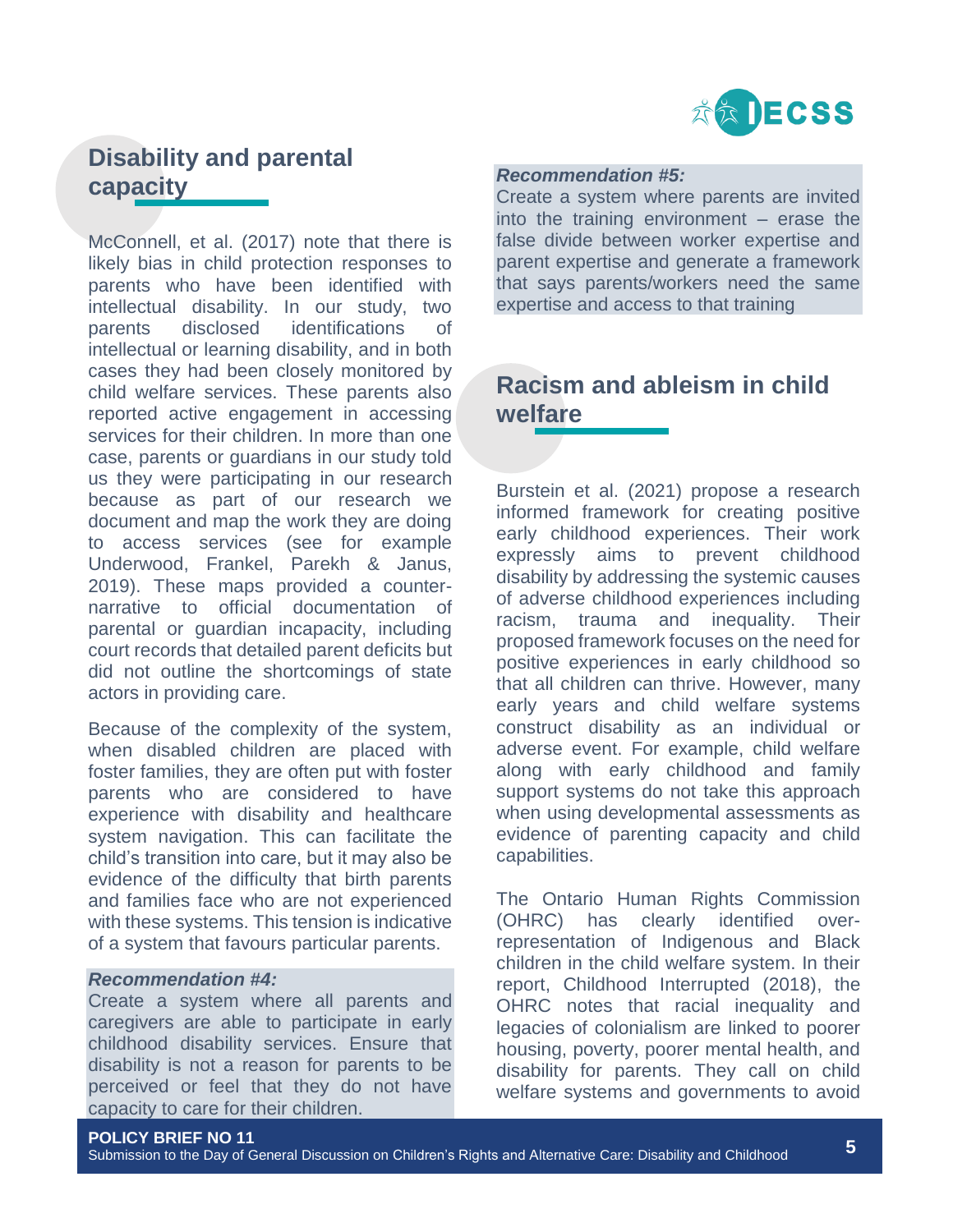

presuming that these social conditions lead to greater risk for disability or that disability is necessarily evidence of abuse or neglect.

Our research indicates that children's development, which is affected by the same conditions of racial inequality and colonialism, is sometimes used as evidence that parents and family are the cause of developmental delay or disability. Our research is guided by the District of Timiskaming Elders Council who told us that First Nations and Métis families experience surveillance, and deficit views of their children and their parenting, with disregard for the importance of Indigenous children being raised in their communities. Indigenous communities across Turtle Island share the belief that children are gifts and that each one has gifts to share in their communities. This worldview is not well represented in systems that measure normative development through tools and practices that are not culturally relevant.

Through our work mapping how early childhood services, including child welfare, govern the lives of families and children, we have been able to identify the many ways services perpetuate western ways of knowing. This includes assessment, observation in inappropriate settings, and a lack of understanding about how culture, relationships and land-based learning work as both intervention and sites of child development (Lavallee & Lavallee, 2020; Guenette, Sloan, Traynor, & Haché, 2019). We have heard from Indigenous families that they do not have equitable access to disability services, especially when they live in rural and remote communities. We have also heard that some disability services lack cultural relevance, and that some Indigenous services lack disability specific understanding.

Ableism is present in the child welfare system in official judgments about parental capacity to parent. This ableism exists alongside racism. It is important that information about over-representation consider disability, race and poverty as important sites of analysis, program development and decision-making.

#### *Recommendation #6:*

Disability is higher in communities that have experienced material and other effects of systemic racism and colonialism. Developmental assessments must be considered in this context.

## **References:**

- Burstein, D., Yang, C., Johnson, K. Linkenbach, J., & Sege, R. (2021). Transforming Practice with HOPE (Healthy Outcomes from Positive Experiences). Maternal and Child Health Journal, https://doi.org/10.1007/s10995-021- 03173-9.
- Davies, K., Doucet, G., Atwal, A., & Underwood, K. (2021). Systemic knowledge at school entry: Learning from disabled children and their families. *Community, Work & Family*, 1- 5. DOI: 10.1080/13668803.2021.1913098.
- Guenette, R., Sloan, L., Traynor, F., & Haché, A. (2019). Chapter 5: Keepers of the Circle Learning Centre: Kirkland Lake and Temiskaming Shores, Ontario. In K. Underwood & K. Ceolin (Eds.), *IECSS in Action! A community action evaluation project* (pp. 39-51). Toronto: Ontario, Ryerson University.
- Lavallee, B., & Lavallee, M. (2019). Chapter 1: Niwasa Kendaaswin Teg: Hamilton, Ontario. In K. Underwood & K. Ceolin (Eds.), *IECSS in Action! A community action evaluation project* (pp. 11-16). Toronto: ON, Ryerson University.

#### **POLICY BRIEF NO 11**